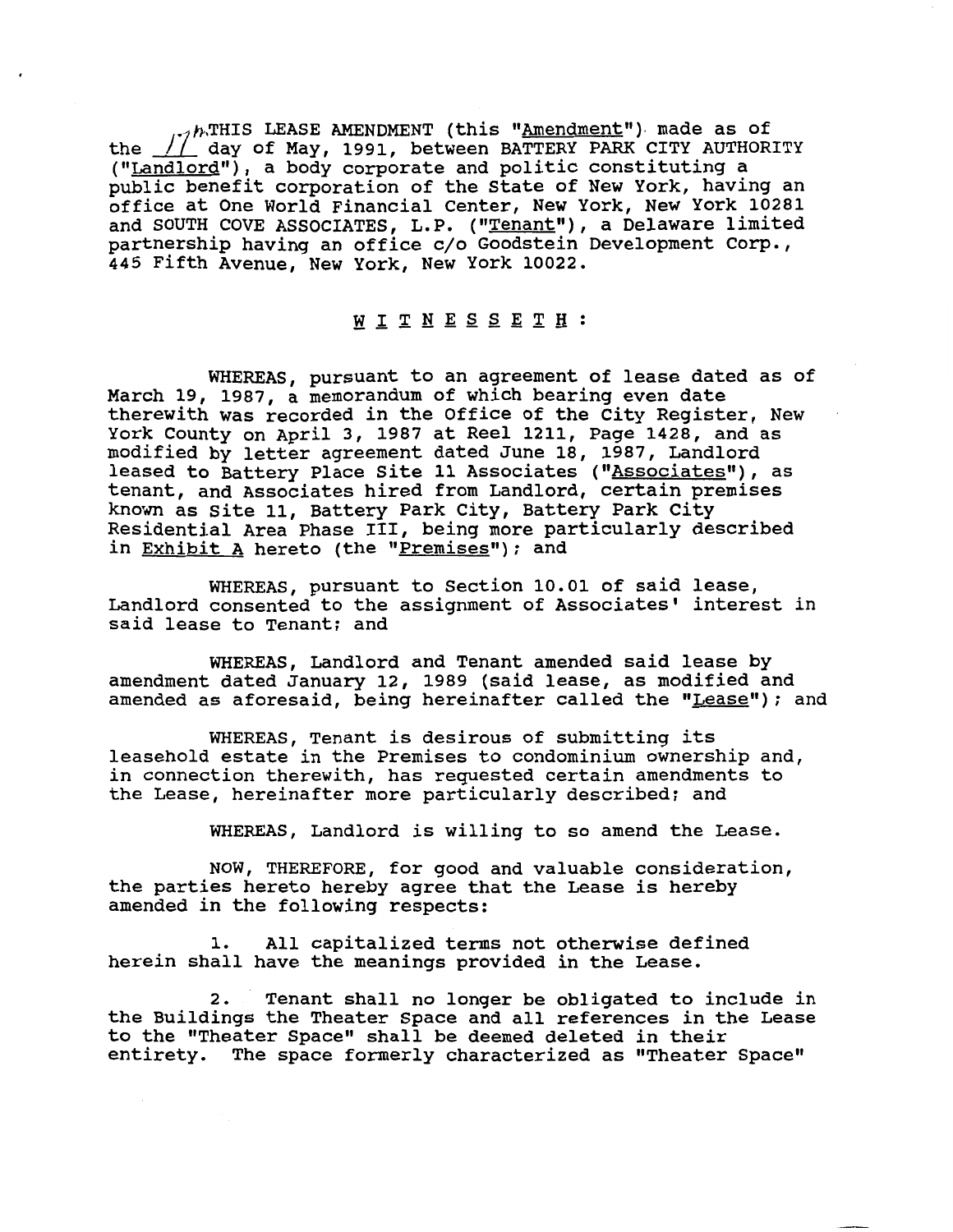may be used for any use or combination of uses permitted by the zoning Resolution.

3. The definition of "Initial Unit Transfers" contained in Section 42.01 is hereby amended by deleting therefrom "thirty-five percent (35%)" in clause (i) thereof and substituting therefor "twenty percent (20%)".

4. The first sentence of subparagraph (iv) of Section 42.03(c) is hereby amended by deleting from the third line thereof the figure "35%" and substituting therefor the figure "20%".

**5.** Section 42.04(c) is hereby amended by deleting therefrom "35%" and substituting therefor "20%".

6. To induce Landlord to consent to this Amendment, Tenant, for itself, Sponsor and any Affiliate, hereby agrees as follows:

- (a) For a period of one year from the date of the auction contemplated by the Third Amendment to the Condominium Plan (the "Auction"), Sponsor shall not conduct any auction sale of any Units which are not sold by Sponsor at the Auction without the prior approval of Landlord.
- (b) In the event Sponsor shall conduct a subsequent auction, Sponsor shall consult with Landlord as to the selection of the auction company retained to conduct such auction, provided, however, Landlord shall have no right of approval of such auction company.
- (c) The "Buy-Down of Common Charges", as provided in the Condominium Plan, shall not be withdrawn or modified, in any material manner, without the prior approval of Landlord.
- (d) Sponsor and any Affiliate of Sponsor shall continue the sales program and in combination therewith use reasonable efforts to cause unsold Units to be leased, provided the identity of the lessee and the terms of such letting shall be solely within the discretion of Sponsor or such Affiliate, and, except as specifically provided in the Lease, Landlord shall have no right to approve any such lessee or such lease terms.
- (e) During the period that Sponsor or an Affiliate of Sponsor shall be a Unit Owner of a Unit, all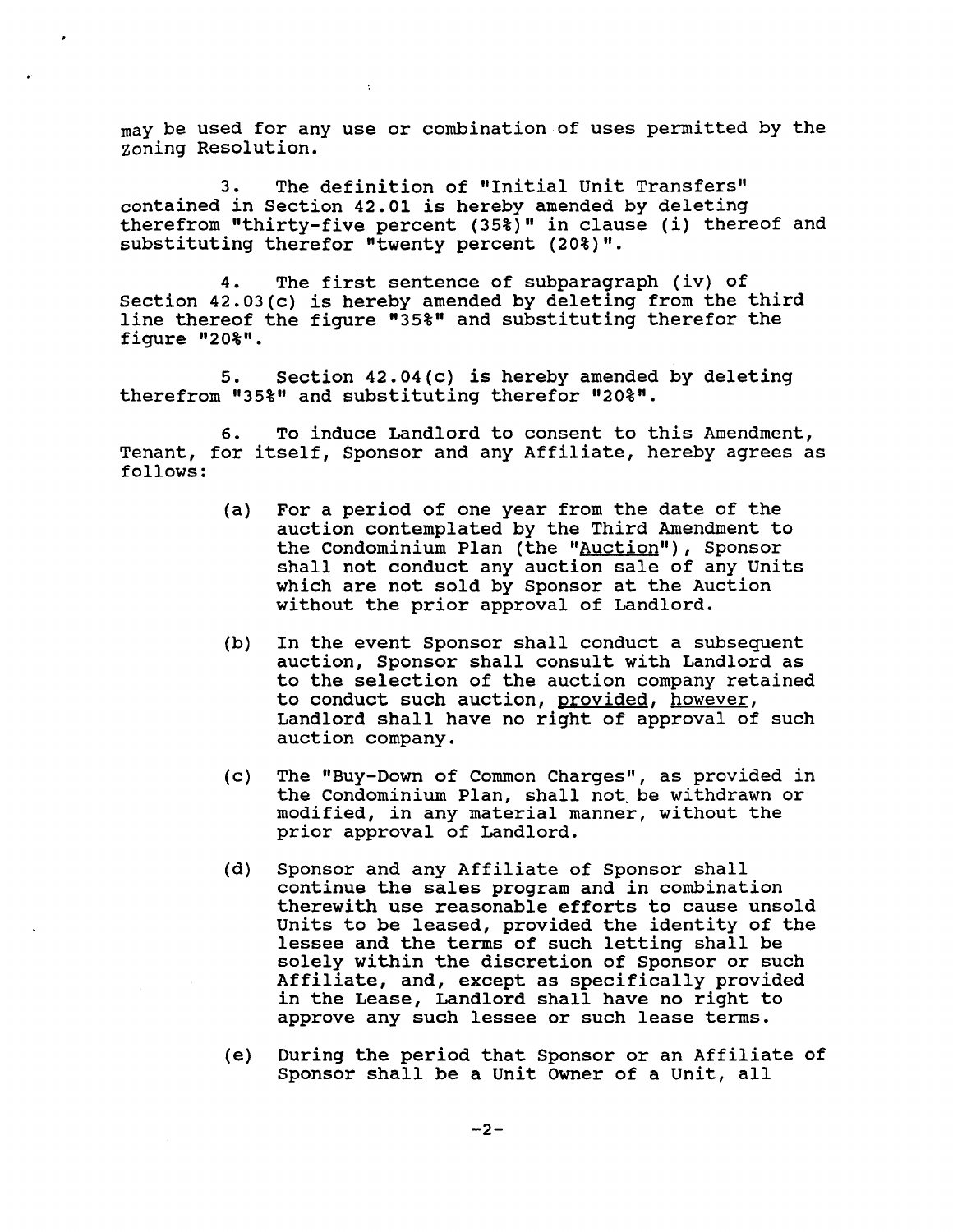revenue, including, without limitation, base or fixed rent, additional rent, percentage rent and all other income, sums or charges derived from the leasing by Sponsor or such Affiliate of such Unit shall be applied to the payment of all Unit Mortgages constituting a lien on a unit owned by Sponsor or an Affiliate of Sponsor and Sponsor's or said Affiliate's other obligations to any such Unit Mortgagees under any other agreements related to such unit Mortgages, all reasonable and customary expenses incurred by Sponsor or such Affiliate in owning, operating, maintaining and repairing such Unit, and Common Charges on such Unit and, in the event of any excess revenue, such excess may be retained by Sponsor or such Affiliate.

- (f) The failure of Sponsor or such Affiliate to comply with the provisions of this Paragraph 6 shall be deemed to be a Unit Owner Monetary Default and shall entitle Landlord to exercise all of the rights and remedies granted in Article 42 of the Lease to Landlord with respect to a Unit Owner Default.
- (g) Notwithstanding anything contained in this Amendment to the contrary, the provisions of this Paragraph  $6(a)-(f)$  shall be of no force or effect if thirty-five percent (35%) or more of the Residential Units are sold at, or within sixty (60) days after, the Auction to Persons who are not Related Entities.

**7.** Notwithstanding anything contained in the Lease or in this Amendment to the contrary, the requirement of Tenant, pursuant to Section 3.05(c)(ii) of the Lease, to deliver security reasonably satisfactory to Landlord to secure Sponsor's obligation to make Transaction Payments shall be satisfied by the retention by Landlord of the construction Period Letter of Credit in the amount of \$353,100, subject to reduction as hereinafter provided. The Construction Period Letter of Credit shall, in addition to securing the obligations of Tenant under the Lease as set forth in Section 11.12 hereof until Completion of the Buildings, secure Sponsor's obligations to make Transaction Payments pursuant to Section 3.05(b)(ii) of the Lease from and after the Initial unit Transfer. Following completion of the Buildings, Sponsor shall have the right, from time to time, to reduce the Construction Period Letter of Credit by the amounts of Transaction Payments theretofore and thereafter paid to Landlord, provided, at all times, the amount